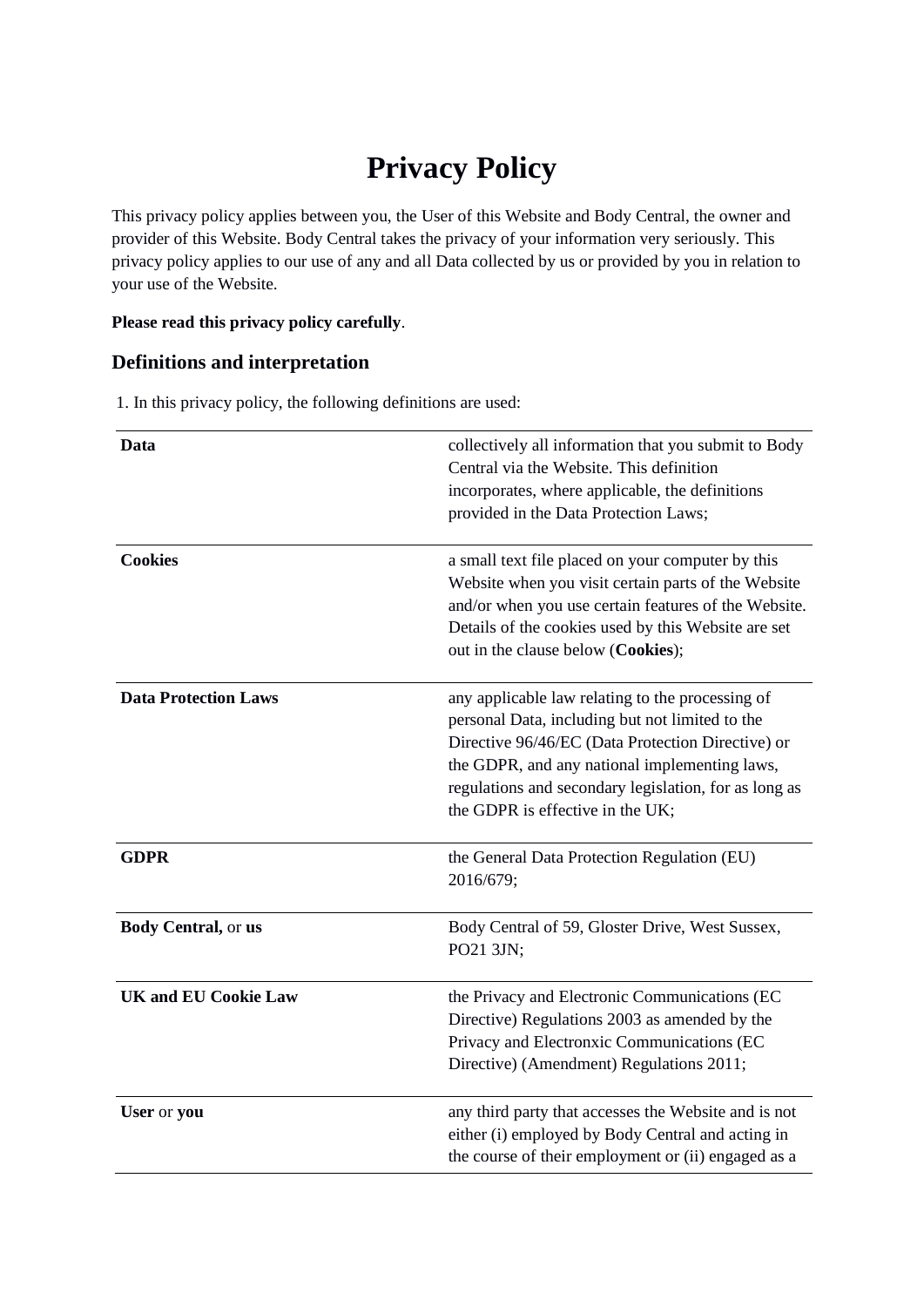consultant or otherwise providing services to Body Central and accessing the Website in connection with the provision of such services; and

**Website** that you are currently using, www.bodycentral.co.uk, and any sub-domains of this site unless expressly excluded by their own terms and conditions.

2. In this privacy policy, unless the context requires a different interpretation:

- a. the singular includes the plural and vice versa;
- b. references to sub-clauses, clauses, schedules or appendices are to sub-clauses, clauses, schedules or appendices of this privacy policy;
- c. a reference to a person includes firms, companies, government entities, trusts and partnerships;
- d. "including" is understood to mean "including without limitation";
- e. reference to any statutory provision includes any modification or amendment of it;
- f. the headings and sub-headings do not form part of this privacy policy.

#### **Scope of this privacy policy**

- 3. This privacy policy applies only to the actions of Body Central and Users with respect to this Website. It does not extend to any websites that can be accessed from this Website including, but not limited to, any links we may provide to social media websites.
- 4. For purposes of the applicable Data Protection Laws, Body Central is the "data controller". This means that Body Central determines the purposes for which, and the manner in which, your Data is processed.

## **Data collected**

- 5. We may collect the following Data, which includes personal Data, from you:
	- a. name;
	- b. date of birth;
	- c. gender;
	- d. contact Information such as email addresses and telephone numbers;
	- e. demographic information such as postcode, preferences and interests;
	- f. financial information such as credit / debit card numbers;
	- g. IP address (automatically collected);
	- h. web browser type and version (automatically collected);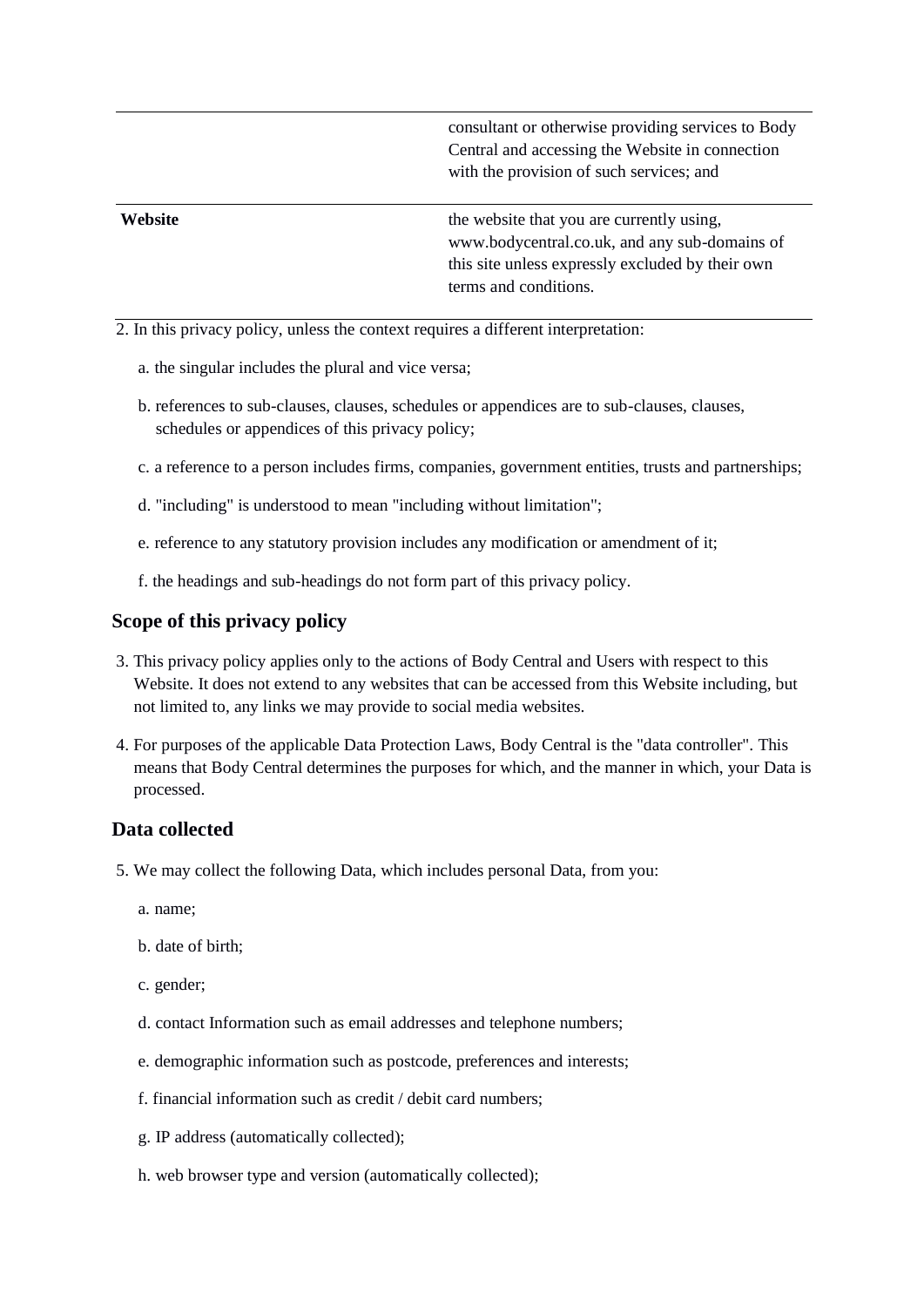- i. operating system (automatically collected);
- j. a list of URLs starting with a referring site, your activity on this Website, and the site you exit to (automatically collected);
- k. in each case, in accordance with this privacy policy.

## **How we collect Data**

- 6. We collect Data in the following ways:
	- a. data is given to us by you;
	- b. data is received from other sources; and
	- c. data is collected automatically.

#### **Data that is given to us by you**

- 7. Body Central will collect your Data in a number of ways, for example:
	- a. when you contact us through the Website, by telephone, post, e-mail or through any other means;
	- b. when you make payments to us, through this Website or otherwise;
	- c. when you elect to receive marketing communications from us;
	- d. when you use our services;

in each case, in accordance with this privacy policy.

### **Data that is received from third parties**

- 8. Body Central will receive Data about you from the following third parties:
	- a. Paypal;
	- b. Google Analytics;
	- c. Wix Apps Market;

# **Data that is received from publicly available third parties sources**

- 9. We will receive Data about you from the following publicly available third party sources:
	- a. Facebook;
	- b. Instagram;

#### **Data that is collected automatically**

- 10. To the extent that you access the Website, we will collect your Data automatically, for example:
	- a. we automatically collect some information about your visit to the Website. This information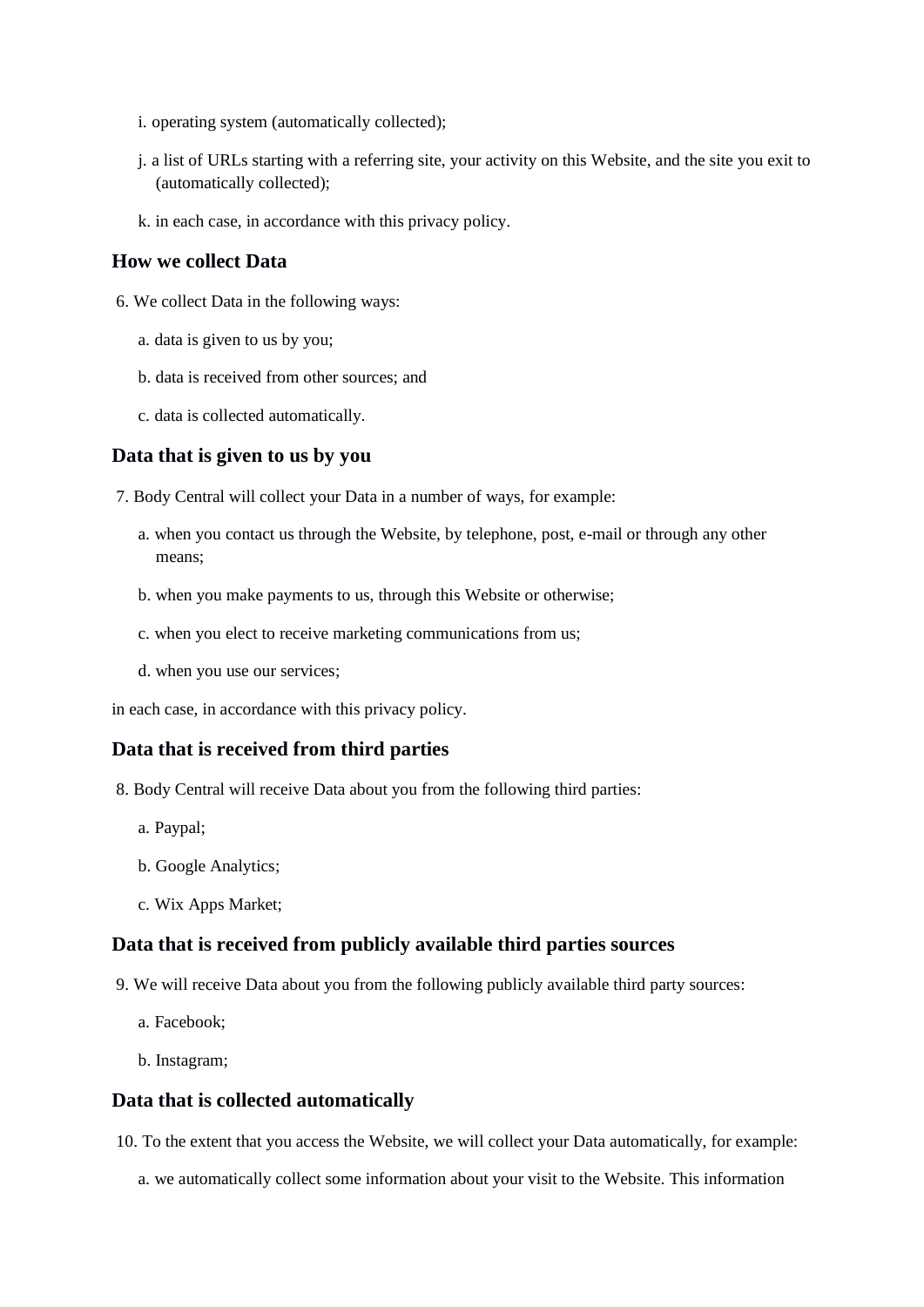helps us to make improvements to Website content and navigation, and includes your IP address, the date, times and frequency with which you access the Website and the way you use and interact with its content.

b. we will collect your Data automatically via cookies, in line with the cookie settings on your browser. For more information about cookies, and how we use them on the Website, see the section below, headed "Cookies".

## **Our use of Data**

- 11. Any or all of the above Data may be required by us from time to time in order to provide you with the best possible service and experience when using our Website. Specifically, Data may be used by us for the following reasons:
	- a. internal record keeping;
	- b. improvement of our products / services;
	- c. transmission by email of marketing materials that may be of interest to you;

in each case, in accordance with this privacy policy.

- 12. We may use your Data for the above purposes if we deem it necessary to do so for our legitimate interests. If you are not satisfied with this, you have the right to object in certain circumstances (see the section headed "Your rights" below).
- 13. For the delivery of direct marketing to you via e-mail, we'll need your consent, whether via an opt-in or soft-opt-in:
	- a. soft opt-in consent is a specific type of consent which applies when you have previously engaged with us (for example, you contact us to ask us for more details about a particular product/service, and we are marketing similar products/services). Under "soft opt-in" consent, we will take your consent as given unless you opt-out.
	- b. for other types of e-marketing, we are required to obtain your explicit consent; that is, you need to take positive and affirmative action when consenting by, for example, checking a tick box that we'll provide.
	- c. if you are not satisfied about our approach to marketing, you have the right to withdraw consent at any time. To find out how to withdraw your consent, see the section headed "Your rights" below.
- 14. We may use your Data to show you Body Central adverts and other content on other websites. If you do not want us to use your data to show you Body Central adverts and other content on other websites, please turn off the relevant cookies (please refer to the section headed "Cookies" below).

### **Who we share Data with**

- 15. We may share your Data with the following groups of people for the following reasons:
	- a. third party service providers who provide services to us which require the processing of personal data - to help third party service providers in receipt of any shared data to perform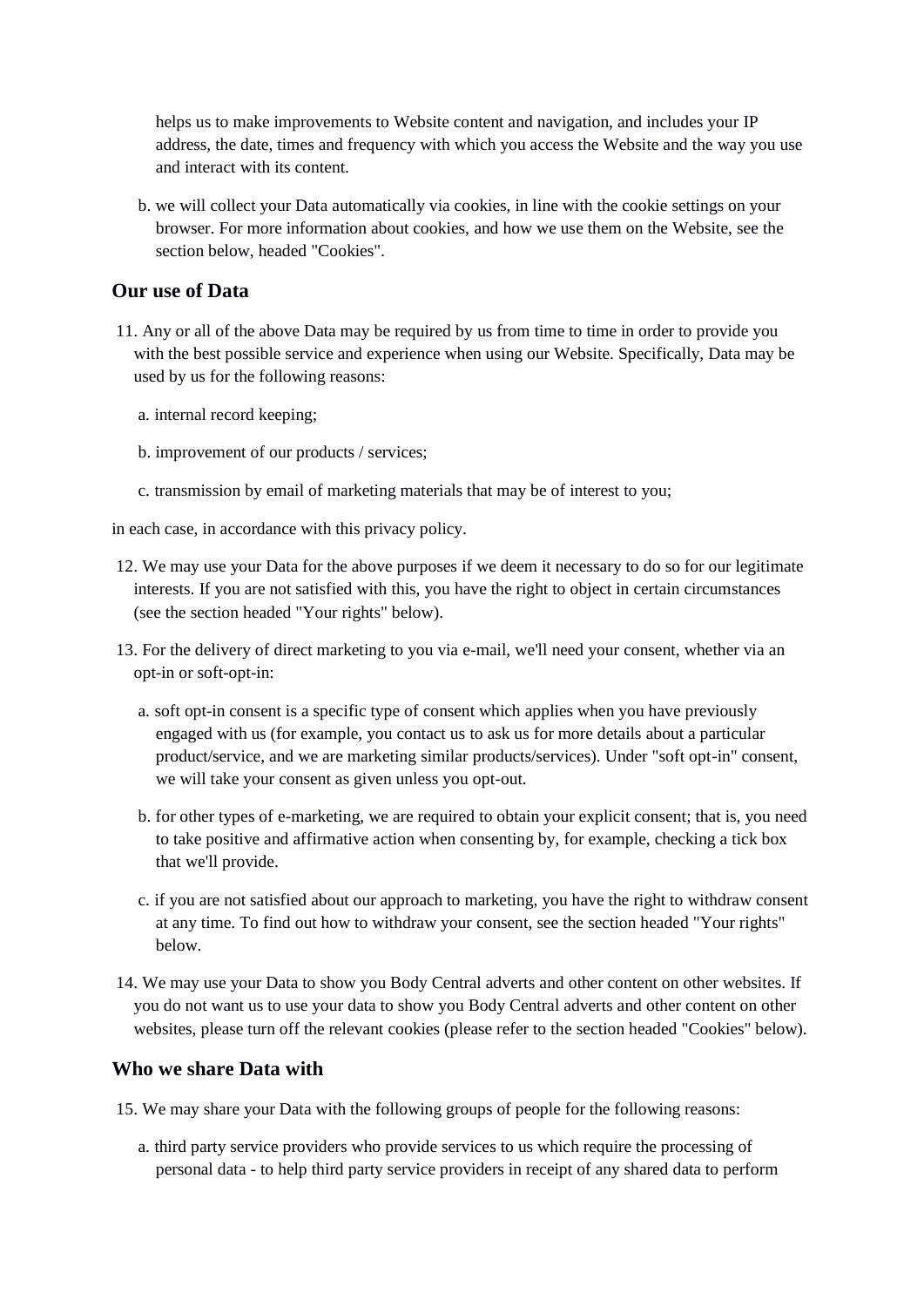functions on our behalf to help ensure the website runs smoothly;

b. third party payment providers who process payments made over the Website - to enable third party payment providers to process user payments and refunds;

in each case, in accordance with this privacy policy.

## **Keeping Data secure**

- 16. We will use technical and organisational measures to safeguard your Data, for example:
	- a. access to your account is controlled by a password and a user name that is unique to you.
	- b. we store your Data on secure servers.
	- c. payment details are encrypted using SSL technology (typically you will see a lock icon or green address bar (or both) in your browser when we use this technology.
- 17. We are certified to SOC 2. This family of standards helps us manage your Data and keep it secure.
- 18. Technical and organisational measures include measures to deal with any suspected data breach. If you suspect any misuse or loss or unauthorised access to your Data, please let us know immediately by contacting us via this e-mail address: bodycentraltraining@gmail.com.
- 19. If you want detailed information from Get Safe Online on how to protect your information and your computers and devices against fraud, identity theft, viruses and many other online problems, please visit www.getsafeonline.org. Get Safe Online is supported by HM Government and leading businesses.

### **Data retention**

- 20. Unless a longer retention period is required or permitted by law, we will only hold your Data on our systems for the period necessary to fulfil the purposes outlined in this privacy policy or until you request that the Data be deleted.
- 21. Even if we delete your Data, it may persist on backup or archival media for legal, tax or regulatory purposes.

# **Your rights**

- 22. You have the following rights in relation to your Data:
	- a. **Right to access** the right to request (i) copies of the information we hold about you at any time, or (ii) that we modify, update or delete such information. If we provide you with access to the information we hold about you, we will not charge you for this, unless your request is "manifestly unfounded or excessive." Where we are legally permitted to do so, we may refuse your request. If we refuse your request, we will tell you the reasons why.
	- b. **Right to correct** the right to have your Data rectified if it is inaccurate or incomplete.
	- c. **Right to erase** the right to request that we delete or remove your Data from our systems.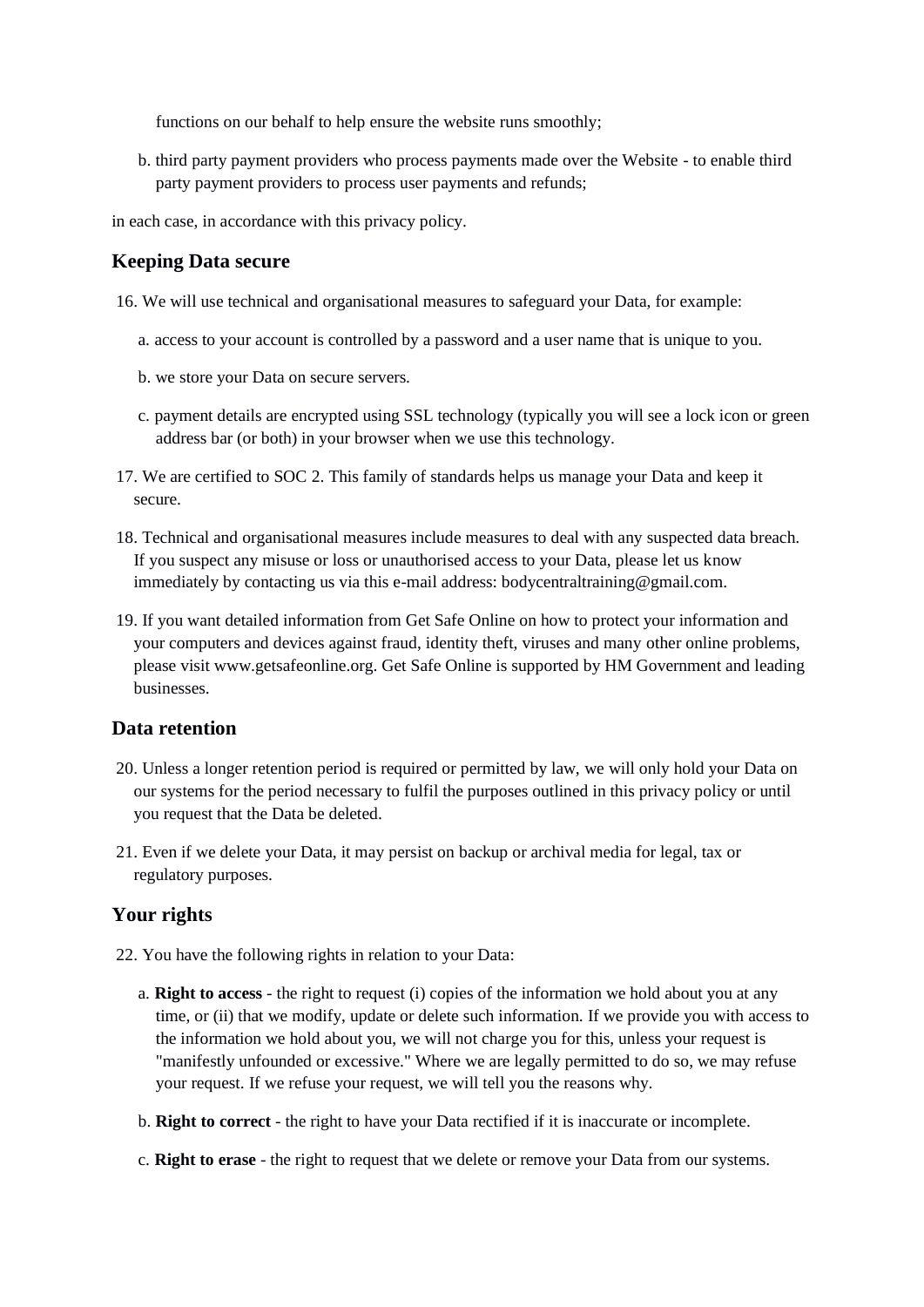- d. **Right to restrict our use of your Data** the right to "block" us from using your Data or limit the way in which we can use it.
- e. **Right to data portability** the right to request that we move, copy or transfer your Data.
- f. **Right to object** the right to object to our use of your Data including where we use it for our legitimate interests.
- 23. To make enquiries, exercise any of your rights set out above, or withdraw your consent to the processing of your Data (where consent is our legal basis for processing your Data), please contact us via this e-mail address: bodycentraltraining@gmail.com.
- 24. If you are not satisfied with the way a complaint you make in relation to your Data is handled by us, you may be able to refer your complaint to the relevant data protection authority. For the UK, this is the Information Commissioner's Office (ICO). The ICO's contact details can be found on their website at https://ico.org.uk/.
- 25. It is important that the Data we hold about you is accurate and current. Please keep us informed if your Data changes during the period for which we hold it.

# **Transfers outside the European Economic Area**

- 26. Data which we collect from you may be stored and processed in and transferred to countries outside of the European Economic Area (EEA). For example, this could occur if our servers are located in a country outside the EEA or one of our service providers is situated in a country outside the EEA. We also share information with our group companies, some of which are located outside the EEA.
- 27. We will only transfer Data outside the EEA where it is compliant with data protection legislation and the means of transfer provides adequate safeguards in relation to your data, eg by way of data transfer agreement, incorporating the current standard contractual clauses adopted by the European Commission, or by signing up to the EU-US Privacy Shield Framework, in the event that the organisation in receipt of the Data is based in the United States of America.
- 28. To ensure that your Data receives an adequate level of protection, we have put in place appropriate safeguards and procedures with the third parties we share your Data with. This ensures your Data is treated by those third parties in a way that is consistent with the Data Protection Laws.

# **Links to other websites**

29. This Website may, from time to time, provide links to other websites. We have no control over such websites and are not responsible for the content of these websites. This privacy policy does not extend to your use of such websites. You are advised to read the privacy policy or statement of other websites prior to using them.

### **Changes of business ownership and control**

30. Body Central may, from time to time, expand or reduce our business and this may involve the sale and/or the transfer of control of all or part of Body Central. Data provided by Users will, where it is relevant to any part of our business so transferred, be transferred along with that part and the new owner or newly controlling party will, under the terms of this privacy policy, be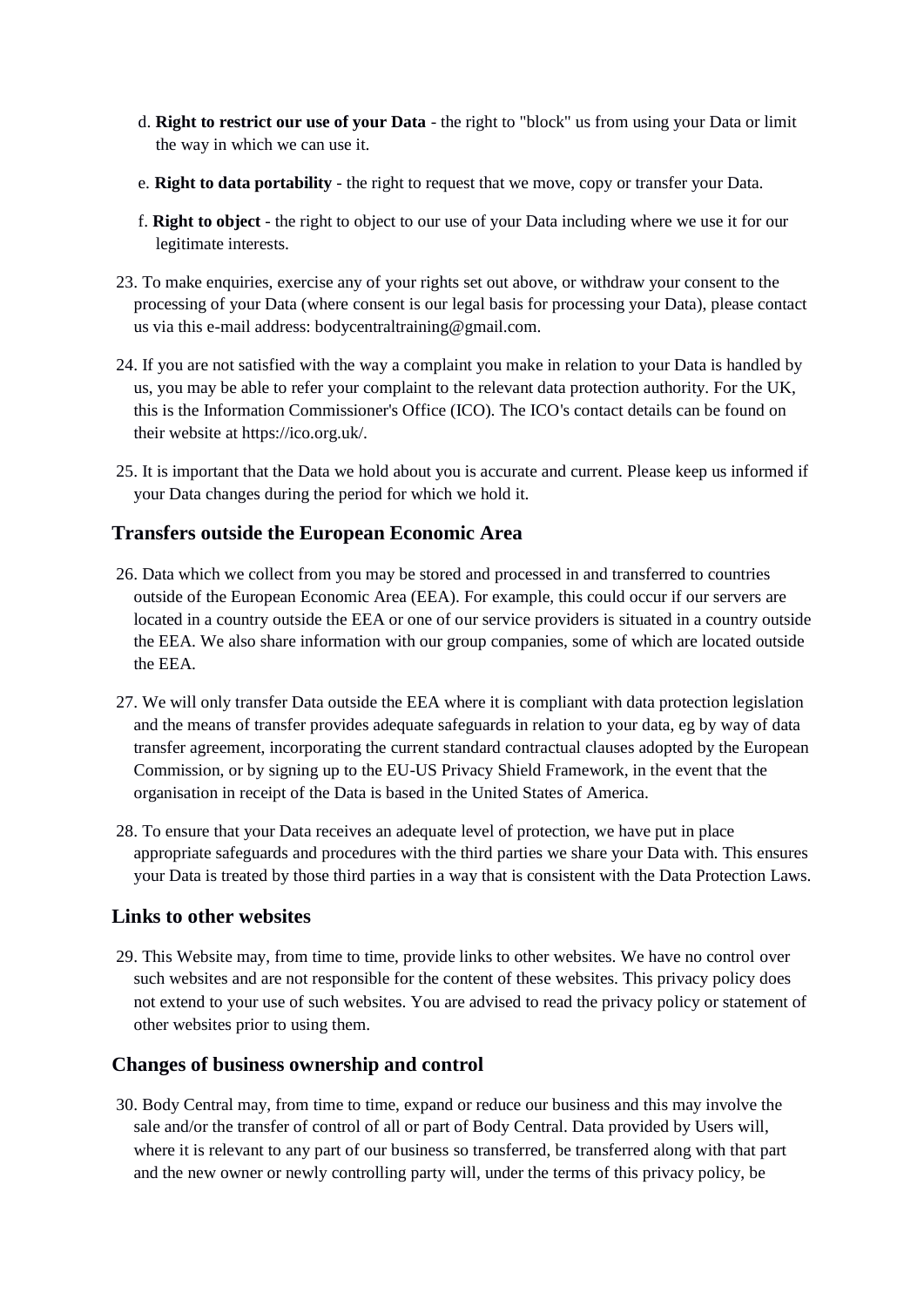permitted to use the Data for the purposes for which it was originally supplied to us.

- 31. We may also disclose Data to a prospective purchaser of our business or any part of it.
- 32. In the above instances, we will take steps with the aim of ensuring your privacy is protected.

## **Cookies**

- 33. This Website may place and access certain Cookies on your computer. Body Central uses Cookies to improve your experience of using the Website and to improve our range of services. Body Central has carefully chosen these Cookies and has taken steps to ensure that your privacy is protected and respected at all times.
- 34. All Cookies used by this Website are used in accordance with current UK and EU Cookie Law.
- 35. Before the Website places Cookies on your computer, you will be presented with a message bar requesting your consent to set those Cookies. By giving your consent to the placing of Cookies, you are enabling Body Central to provide a better experience and service to you. You may, if you wish, deny consent to the placing of Cookies; however certain features of the Website may not function fully or as intended.
- 36. This Website may place the following Cookies:

| <b>Type of Cookie</b>          | <b>Purpose</b>                                                                                                                                                                                                                                                                              |
|--------------------------------|---------------------------------------------------------------------------------------------------------------------------------------------------------------------------------------------------------------------------------------------------------------------------------------------|
| Strictly necessary cookies     | These are cookies that are required for the<br>operation of our website. They include, for<br>example, cookies that enable you to log into<br>secure areas of our website, use a shopping<br>cart or make use of e-billing services.                                                        |
| Analytical/performance cookies | They allow us to recognise and count the<br>number of visitors and to see how visitors<br>move around our website when they are using<br>it. This helps us to improve the way our<br>website works, for example, by ensuring that<br>users are finding what they are looking for<br>easily. |
| Functionality cookies          | These are used to recognise you when you<br>return to our website. This enables us to<br>personalise our content for you, greet you by<br>name and remember your preferences (for<br>example, your choice of language or region).                                                           |
| Targeting cookies              | These cookies record your visit to our website,<br>the pages you have visited and the links you<br>have followed. We will use this information to<br>make our website and the advertising                                                                                                   |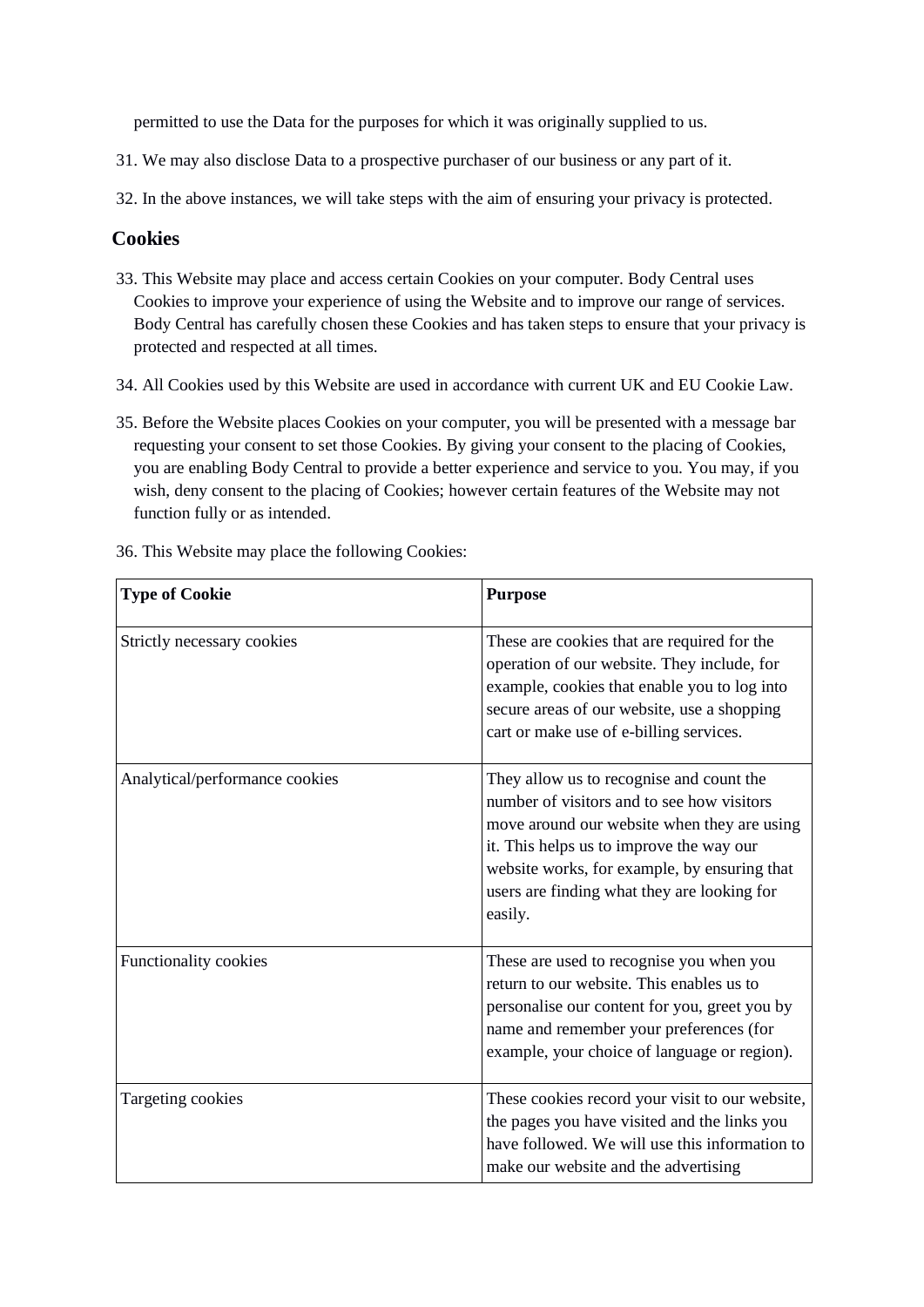| displayed on it more relevant to your interests. |
|--------------------------------------------------|
| We may also share this information with third    |
| parties for this purpose.                        |
|                                                  |

37. You can find a list of Cookies that we use in the Cookies Schedule.

- 38. You can choose to enable or disable Cookies in your internet browser. By default, most internet browsers accept Cookies but this can be changed. For further details, please consult the help menu in your internet browser.
- 39. You can choose to delete Cookies at any time; however you may lose any information that enables you to access the Website more quickly and efficiently including, but not limited to, personalisation settings.
- 40. It is recommended that you ensure that your internet browser is up-to-date and that you consult the help and guidance provided by the developer of your internet browser if you are unsure about adjusting your privacy settings.
- 41. For more information generally on cookies, including how to disable them, please refer to aboutcookies.org. You will also find details on how to delete cookies from your computer.

# **General**

- 42. You may not transfer any of your rights under this privacy policy to any other person. We may transfer our rights under this privacy policy where we reasonably believe your rights will not be affected.
- 43. If any court or competent authority finds that any provision of this privacy policy (or part of any provision) is invalid, illegal or unenforceable, that provision or part-provision will, to the extent required, be deemed to be deleted, and the validity and enforceability of the other provisions of this privacy policy will not be affected.
- 44. Unless otherwise agreed, no delay, act or omission by a party in exercising any right or remedy will be deemed a waiver of that, or any other, right or remedy.
- 45. This Agreement will be governed by and interpreted according to the law of England and Wales. All disputes arising under the Agreement will be subject to the exclusive jurisdiction of the English and Welsh courts.

# **Changes to this privacy policy**

46. Body Central reserves the right to change this privacy policy as we may deem necessary from time to time or as may be required by law. Any changes will be immediately posted on the Website and you are deemed to have accepted the terms of the privacy policy on your first use of the Website following the alterations.

You may contact Body Central by email at bodycentraltraining@gmail.com.

## **Attribution**

47. This privacy policy was created using a document from Rocket Lawyer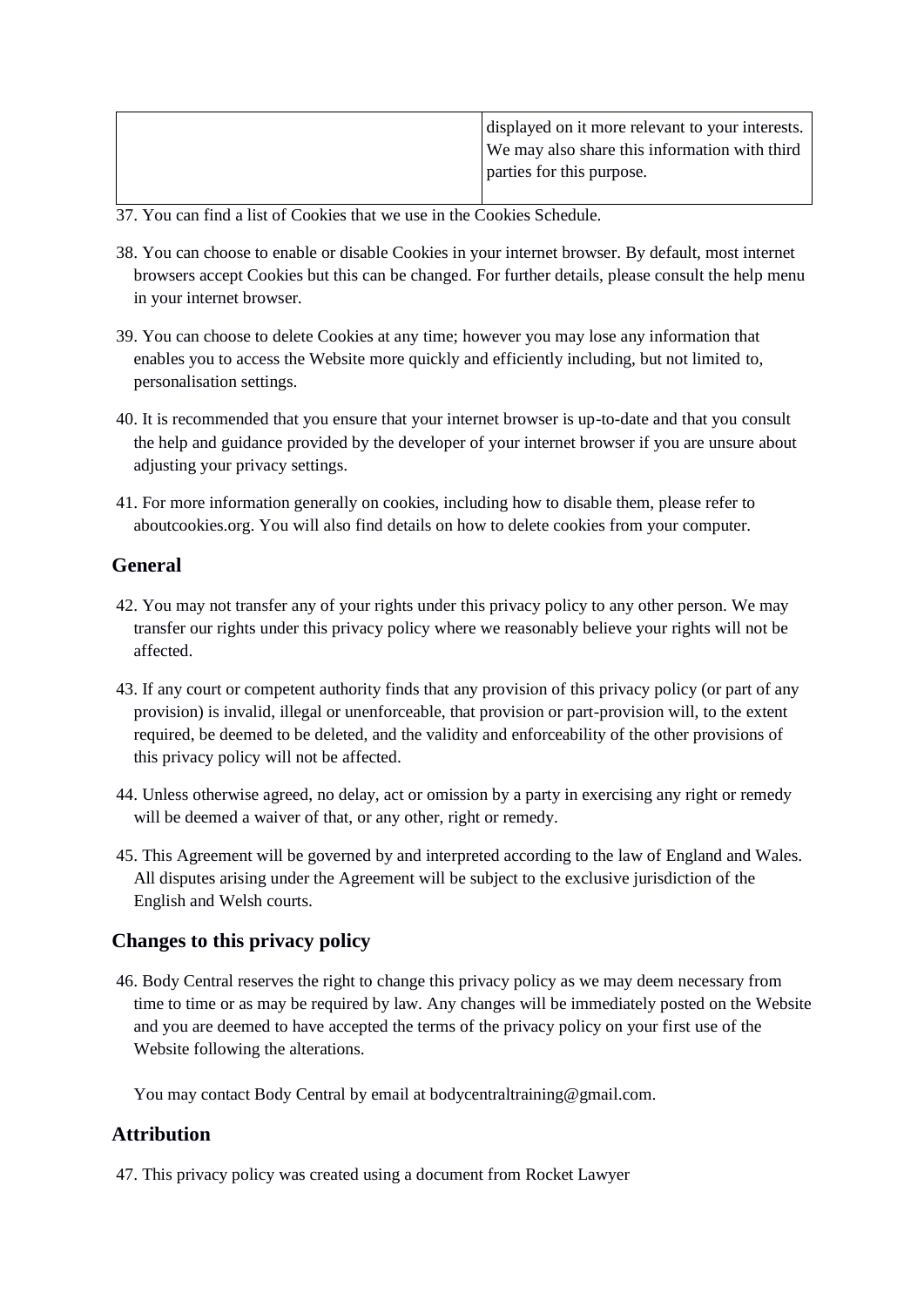(https://www.rocketlawyer.co.uk).

# **10 May 2018**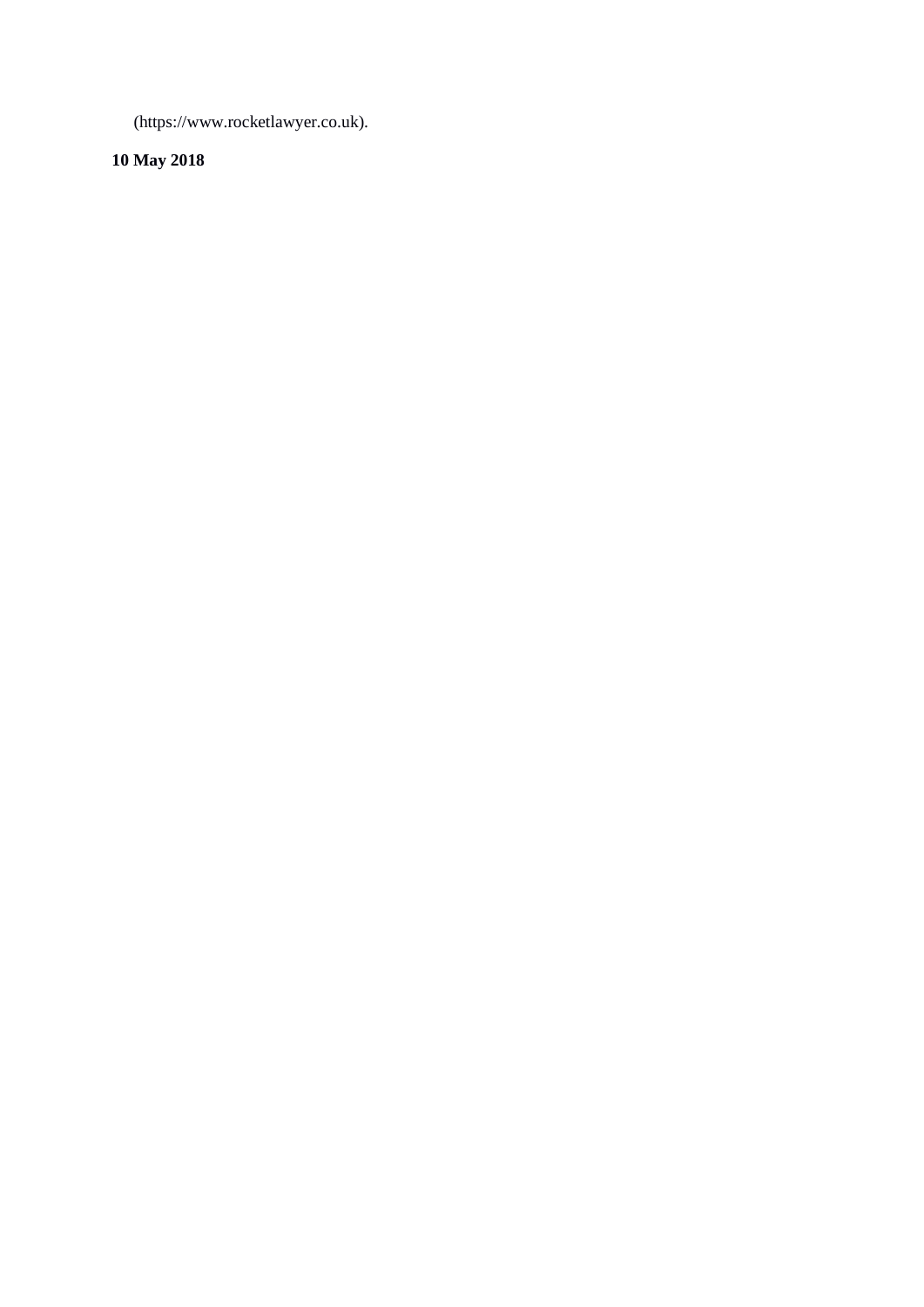# **Cookies**

Below is a list of the cookies that we use. We have tried to ensure this is complete and up to date, but if you think that we have missed a cookie or there is any discrepancy, please let us know.

Strictly necessary

We use the following strictly necessary cookies:

| <b>Description of Cookie</b> | <b>Purpose</b>                                                                                                                                                                                                                            |
|------------------------------|-------------------------------------------------------------------------------------------------------------------------------------------------------------------------------------------------------------------------------------------|
| Session (Transient) cookies: | These cookies are erased when you close your<br>browser, and do not collect information from<br>your computer. They typically store information<br>in the form of a session identification that does<br>not personally identify the user. |

#### Analytical/performance

We use the following analytical/performance cookies:

| <b>Description of Cookie</b>       | <b>Purpose</b>                                                     |
|------------------------------------|--------------------------------------------------------------------|
| Analytical or performance cookies: | We use this cookie to help us analyse how users<br>use the website |

#### Functionality

We use the following functionality cookies:

| <b>Description of Cookie</b> | <b>Purpose</b>                                                                               |
|------------------------------|----------------------------------------------------------------------------------------------|
| Functional cookies:          | We use this cookie to identify your computer<br>and analyse traffic patterns on our website. |

# Targeting

We use the following targeting cookies: